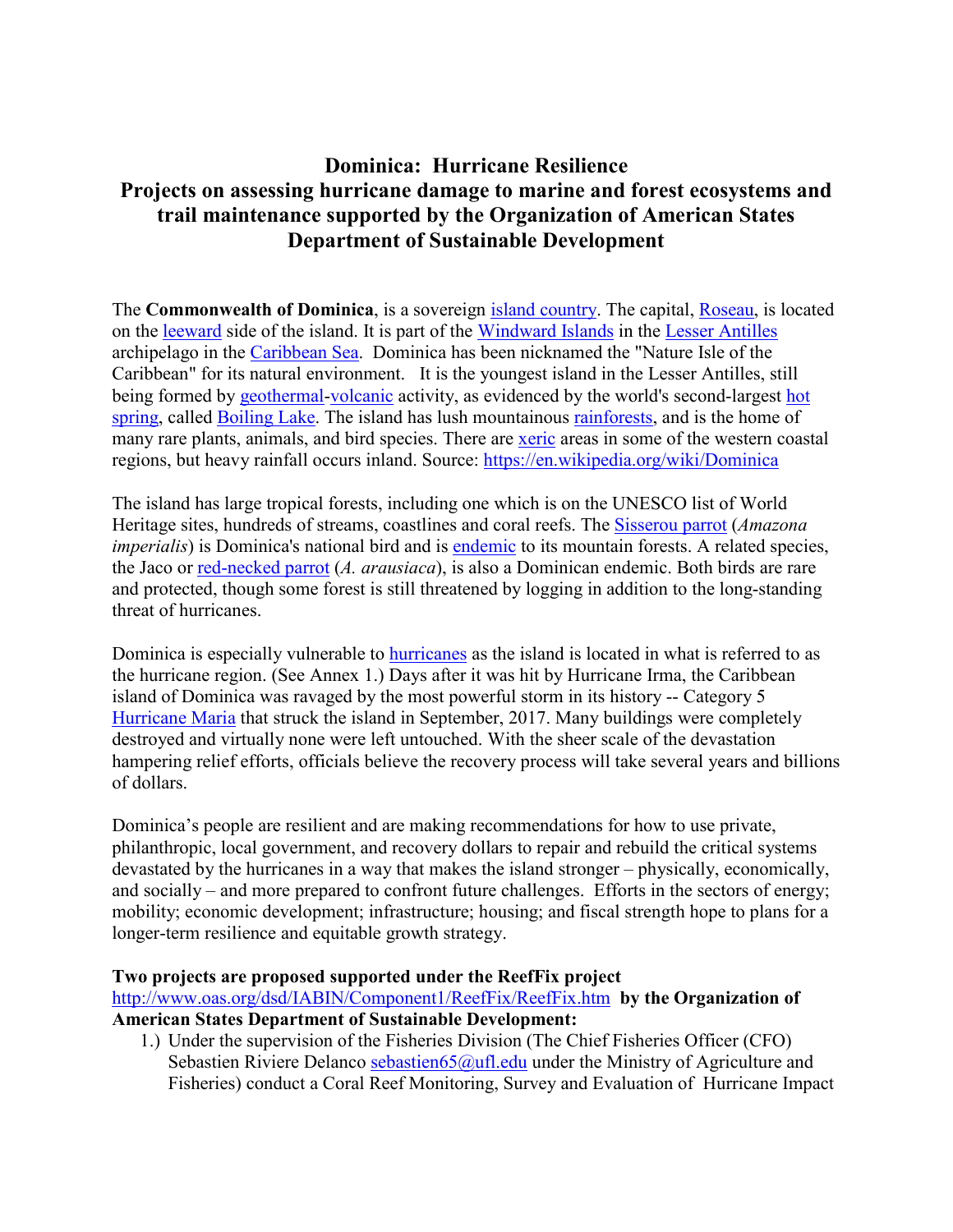on East Coast of Dominica and collaborate on coral reef health monitoring and outreach. And the other managed by the Division of Forestry, Wildlife and National Parks.

- 2.) Under the supervision of the Dominica Forest Service: Request forestry student interns from **Yale University School of Forestry and Environmental Studies** and **Sewanee the University of the South** (both have large forests to maintain in their forestry programs) to help maintain 115 miles of trails on Dominica. The Dominica Forest Service was established in 1949 refers to itself as the Forestry, Wildlife and Parks Division and has the following priorities:
	- Sustainable utilization of forest, wildlife and national park resources
	- Soil and water conservation
	- Public relations and environmental education
	- Enforcement of forestry, wildlife and national parks legislation
	- Research and Monitoring
	- Administration of Waitukubuli National Trail
	- Upgrading and developing the infrastructure, institutional capacity and resources for implementing the Division's mandate

The interns would also be able to define educational/scientific activities that pertain to the above priorities of either the Forestry Service or the Fisheries Division. For example on-going work on Dominica's endemic Amazon parrots, the Imperial and Red-necked (*Amazona imperialis* and *A. arausiaca*, respectively), have proven to be effective conservation flagships for Dominica's diverse rainforest ecosystem. Continuous parrot-conservation and public-education efforts focusing on the Imperial, Dominica's national bird and emblem, have achieved a broad base of public support and awareness, along with significant protection of parrot habitat, including the oldest forest stands on the island. Both parrot species' secretive natures and Dominica's terrain have impeded quantitative research into the parrots' ecologies, even as a comprehensive parrot conservation program has yielded tangible results. Current field-research activities aim to quantify the parrots' distribution and abundance using GPS/GIS survey methods, which contrast with conventional ornithological abundance estimates. Research teams also use new camera technology to monitor and document reproduction and parental care, and are quantifying the botanical inventories of critical parrot nesting and foraging habitats. The Dominica parrotconservation program has stimulated novel research and enhanced protected-area policies islandwide, ensuring a future for Dominica's vast montane forests and its native fauna. <http://www.birdscaribbean.org/jco/index.php/jco/article/view/304>

<https://hari.ca/hari/global-networking/conservation-education/dominica-parrot-program/>

### **Key contacts:**

Richard M. Huber, Chief, Sustainable Communities, Hazard Risk, and Climate Change Section Department of Sustainable Development, Organization of American States phone: 202-370-4638 [rhuber@oas.org](blocked::blocked::mailto:rhuber@oas.org) -- [www.oas.org/dsd](http://www.oas.org/dsd)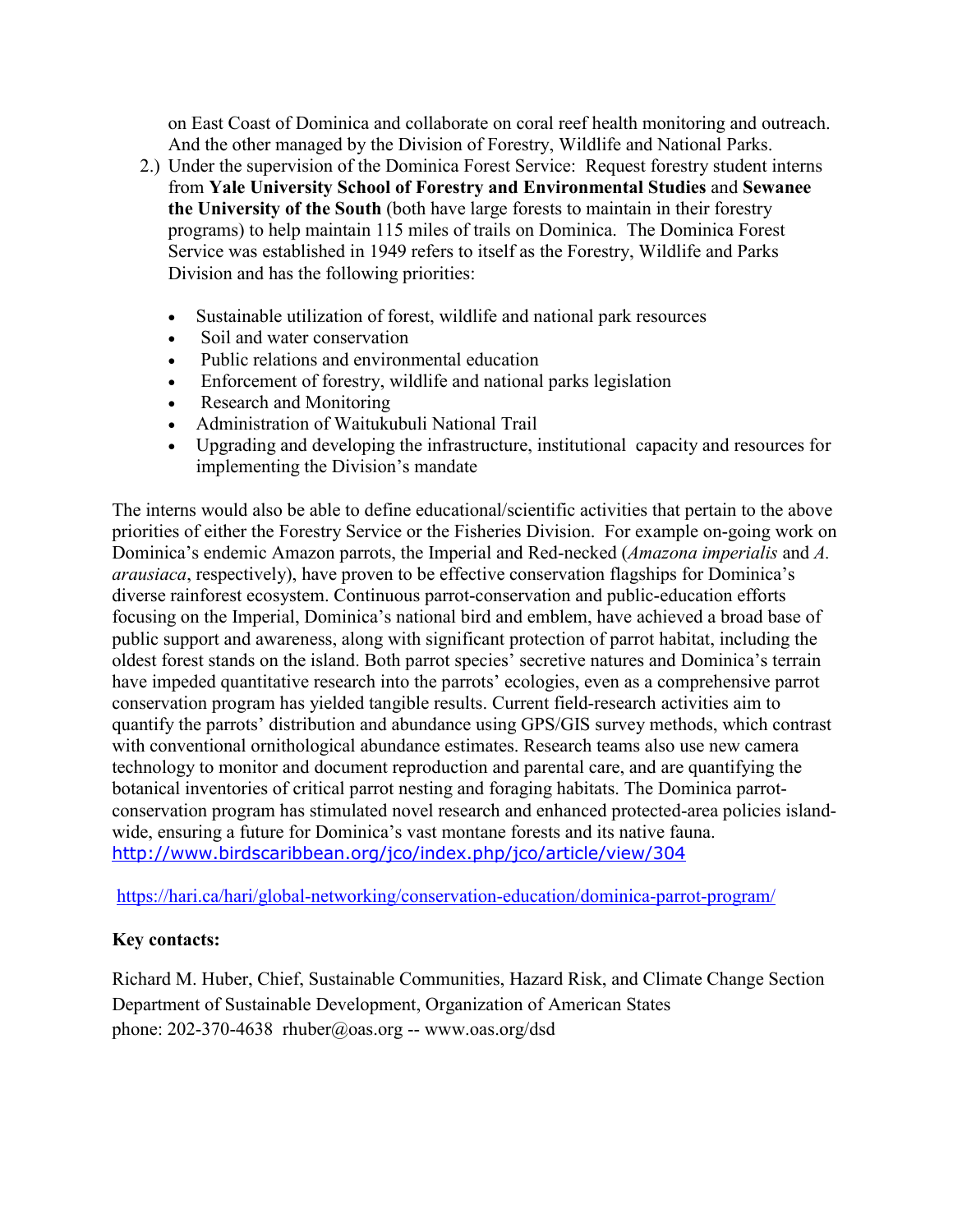The Chief Fisheries Officer (CFO) Sebastien Riviere Delanco [sebastien65@ufl.edu](mailto:sebastien65@ufl.edu) 767 276 1702

Forest Officer Dominica Forest Service: Steven Durand 767 265 0908 [Nazarai@gmail.com](mailto:Nazarai@gmail.com)

Dr. Birdy 767 245 4768 drbirdy2 cwdom.dm [mailto:drbirdy2@cwdom.dm]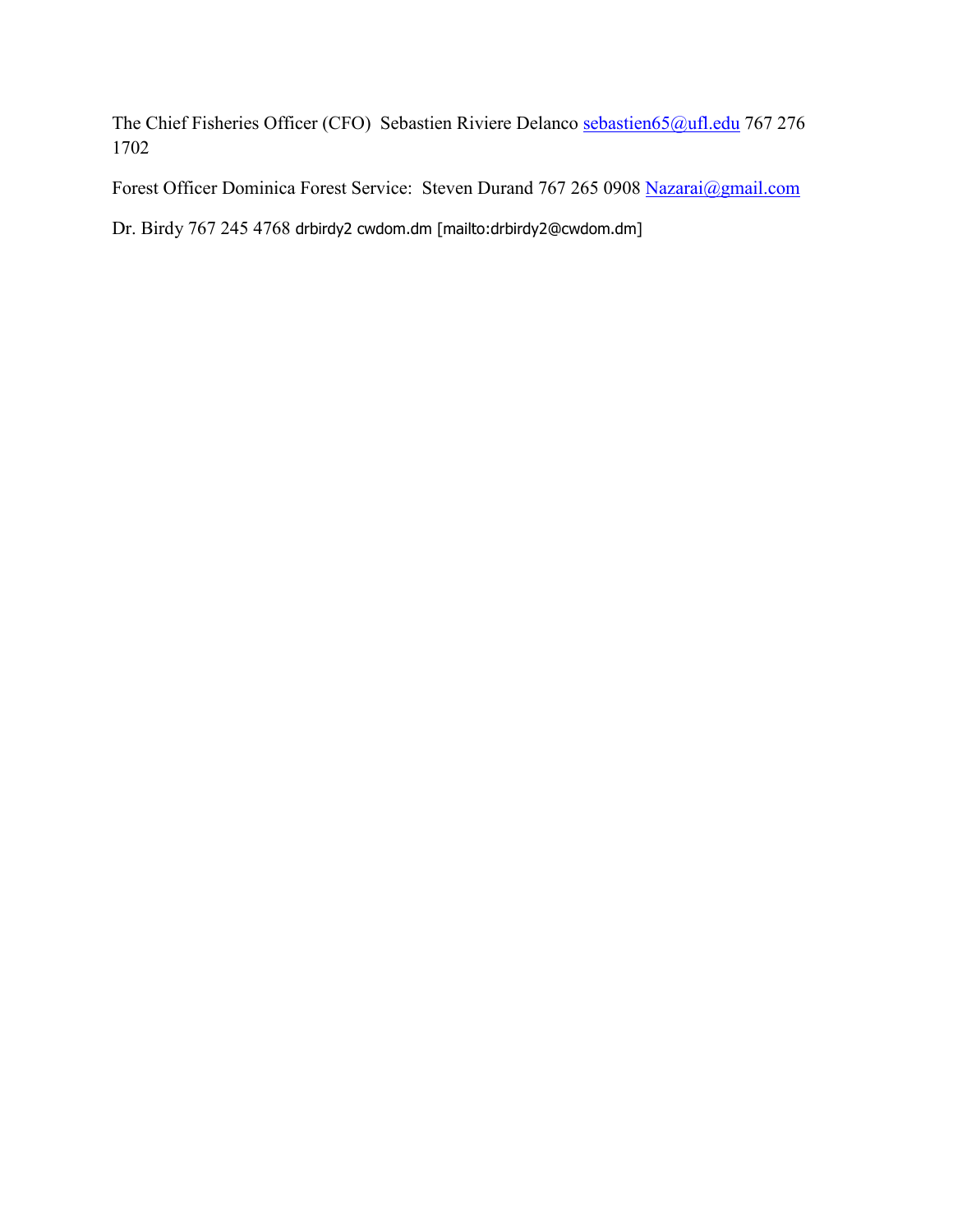## Annex 1. Caribbean Nations: in the Frontline of Recurrent Disasters

Caribbean islands are highly exposed to natural hazards, especially heavy rain and hurricanes. The long history of disasters has brought the region to increasingly adopt disaster risk management and, more recently, include climate change risk considerations in their transport policies, investment prioritization, insurance schemes, among others.

Once again, the 2017 hurricane season demonstrated the devastation that extreme events can bring to the region and the clear need to invest and integrate both the disaster risk management and climate change adaptation (CCA) agendas to promote resilience in the Caribbean. Hurricanes Irma and Maria both led to deaths and massive devastation in numerous island countries in the Caribbean, including the Dominican Republic (displacement of 24,000 persons of which 10,701 stayed in official shelters and 13,415 stayed with family relatives) and Barbuda (95 percent of all houses were damaged by the storm, with 70 percent of all houses suffering severe damage). In Dominica, the entire island was affected with significant impacts for its economy.

The 2017 very active hurricane season has brought many countries to a daunting challenge: How to be resilient to external shocks? The word "resilience" implies characteristics of both avoiding or limiting the impact of external events on the economy and society as well as being able to cope with human and economic shocks so normality can be restored in a timely manner. In this context, the transport sector plays a key role in emergency response and in restoring normality.

Transport resilience is the first step, but the challenge goes beyond transport and will require an integrated approach to ensure critical lifelines and infrastructure survive in the aftermath of a disaster. As tweeted by Sir Richard Branson, "To recover, [the] Caribbean must take the leap from 20th century technology to 21st century innovation. [As such, we need to bring] together heads of state, international community & business leaders to create [a] Marshall Plan for [the] Caribbean."

Source: World Bank and Sir Richard Branson Official Tweet, <https://www.virgin.com/richard-branson/creating-marshall-plan-caribean.1>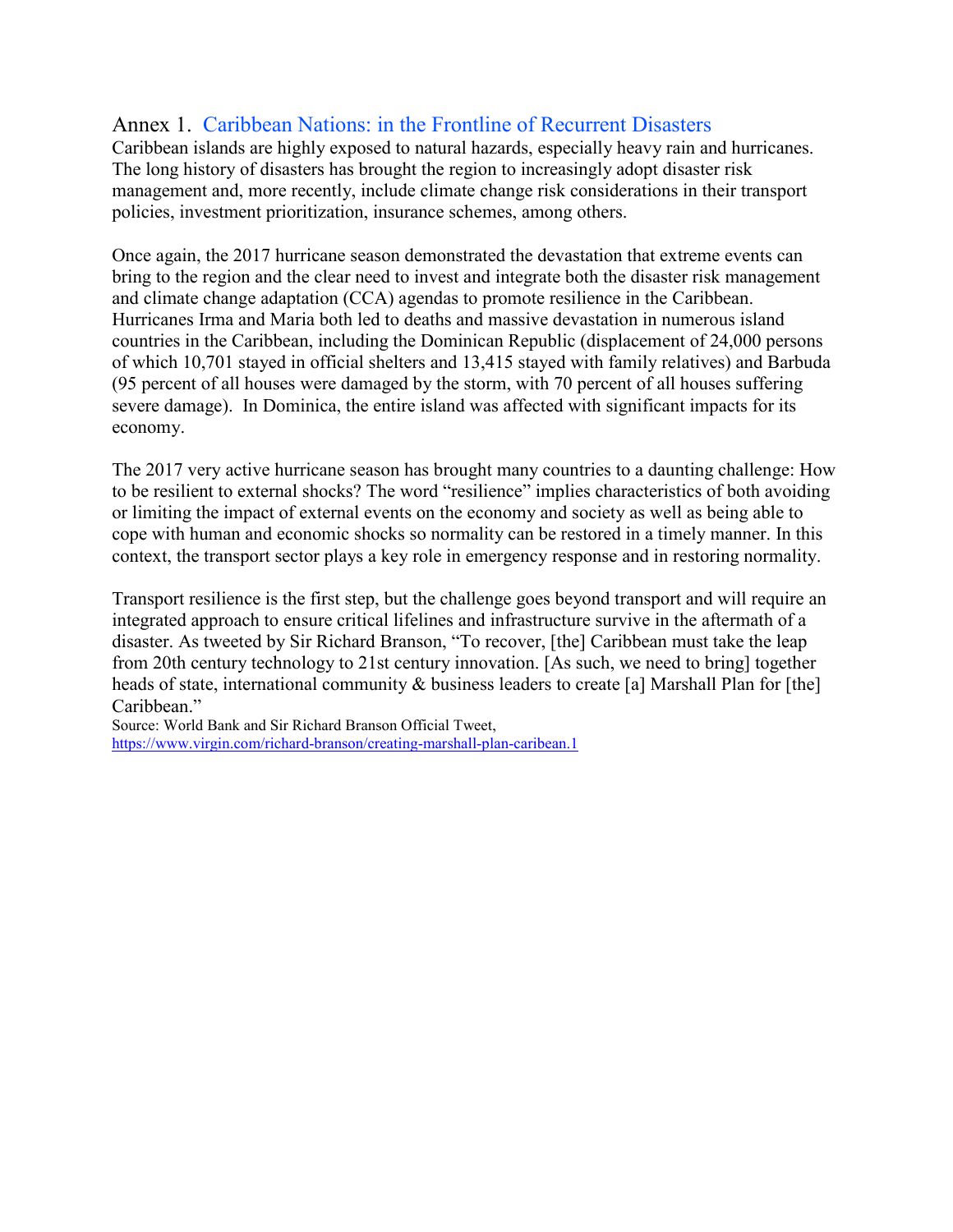#### **Annex 2: Build Back Better: The Tiny Island of Dominica Faces New Climate Reality**



**[CARIBBEAN360D](http://www.caribbean360.com/author/c360_admin/)ECEMBER 6, 2017**

**THE ISLAND NATION OF DOMINICA, ONCE KNOW AS A MODERN-DAY GARDEN OF EDEN, WAS RAVAGED BY HURRICANE MARIA IN SEPTEMBER 2017. (PHOTO CREDIT: DESMOND BROWN/IPS)**

### **By Desmond Brown**

**ROSEAU, Dominica, Wednesday December 1, 2017 (IPS)** – McCarthy Marie has been living in the Fond Cani community, a few kilometres east of the Dominica capital, Roseau, for 38 years. The 68-year-old economist moved to the area in 1979 following the decimation of the island by Hurricane David.

But even though David was such a destructive hurricane, Marie told IPS that when Hurricane Maria hit the island in September, islanders witnessed something they had never seen before.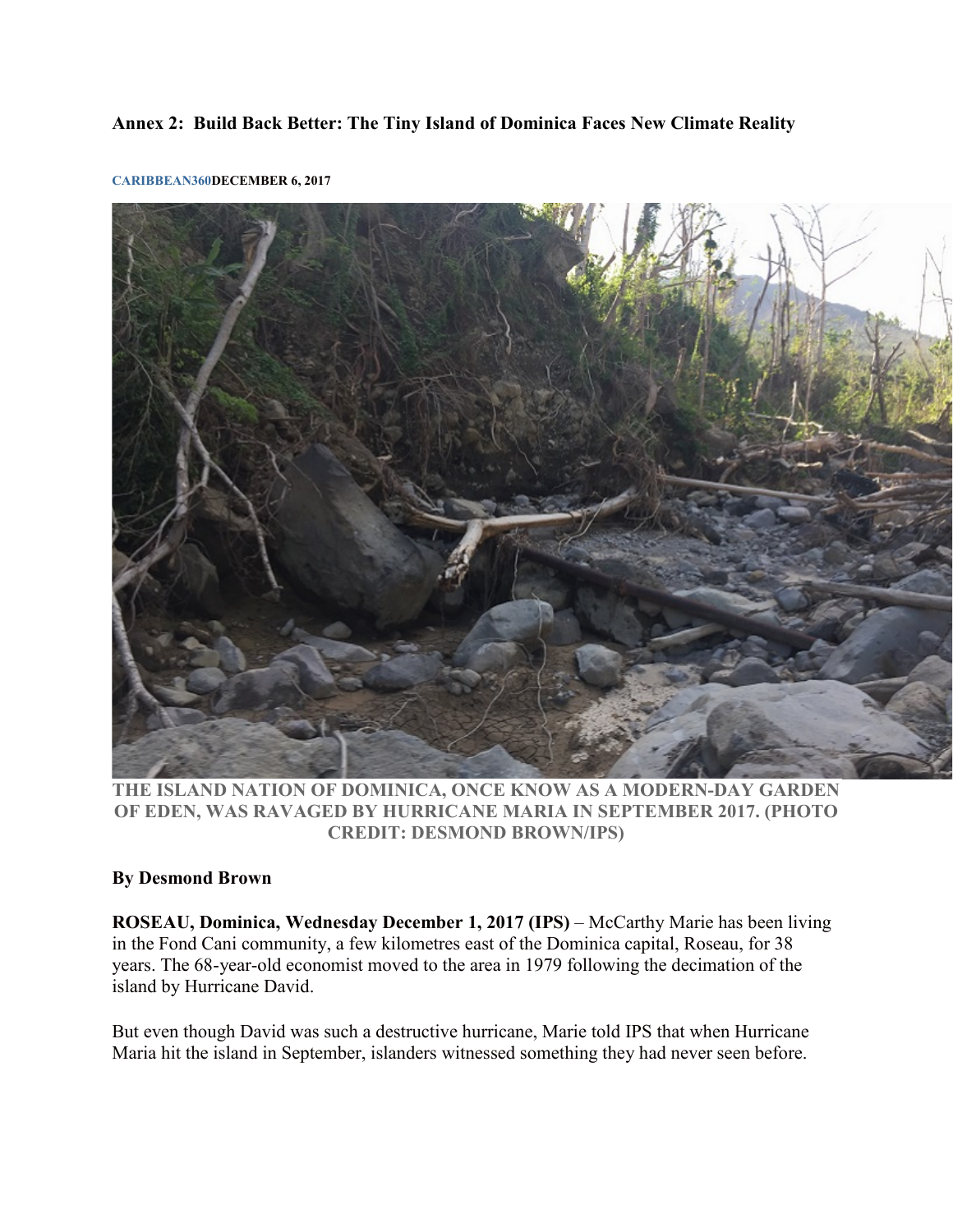"The entire city of Roseau was completely flooded," Marie told IPS. "There is a major river flowing through the centre of the city. The river rose pretty quickly and that was compounded by the fact that we have five bridges crossing the river and a couple of those bridges, especially those we built more recently, were definitely built too low so they presented a barrier to the river and prevented the water from flowing into the sea as it would otherwise have done."

Hurricane Maria, a category five storm with sustained winds reaching 180 miles an hour, battered the Caribbean nation for several hours between Sep. 18-19. It left 27 people dead and as many missing, and nearly 90 percent of the structures on the island damaged or destroyed.

Marie said Dominicans have been talking a lot about climate change for quite some time, but the island was not fully prepared for its impacts.

And while Dominicans in general have not been building with monster hurricanes like Maria in mind, Marie said he took an extraordinary step following his experience with Hurricane David.

"I prepared for hurricanes by building my hurricane bunker in 1989 when I built my house. When the storm [Maria] started to get serious, we went into the bunker and we stayed there for the duration of the storm," he said.

"I have been seeing more and more buildings going up that have concrete roofs but it's not the standard by far. The usual standard is a house made of concrete and steel with a timber roof. So, most of the houses, the damage they suffered was that the timber roof got taken off and then water got inside the house and damaged all their stuff.

"We need to build houses that can withstand the wind, but the wind is not so much of a big problem. Our big problem is dealing with the amount of water and flooding that we are going to have," Marie explained.

Like Marie, Bernard Wiltshire, who is a former attorney general here, believes Dominica is big on talk about climate change but the rhetoric does not translate into tangible action on building resilience.

He cited the level of devastation in several countries in the Caribbean over the last hurricane season.

"We certainly did not act fast enough in Dominica, we know that. And from looking at what happened in Puerto Rico and in Antigua and Barbuda, I didn't see any evidence that we have really come to grips with what is required to make us more resilient in the face of those conditions that are going to confront us," Wiltshire said.

"It brings us to the question how do we make ourselves more resilient, what do we do? I would say we have to look not just to the question of making buildings stronger and more rigid, but we also have to look at ways in which the community is made more resilient; our pattern of production and consumption, we've got really to reorient our society to eliminate the causes that prevent those communities from being able to withstand the effects of these disasters."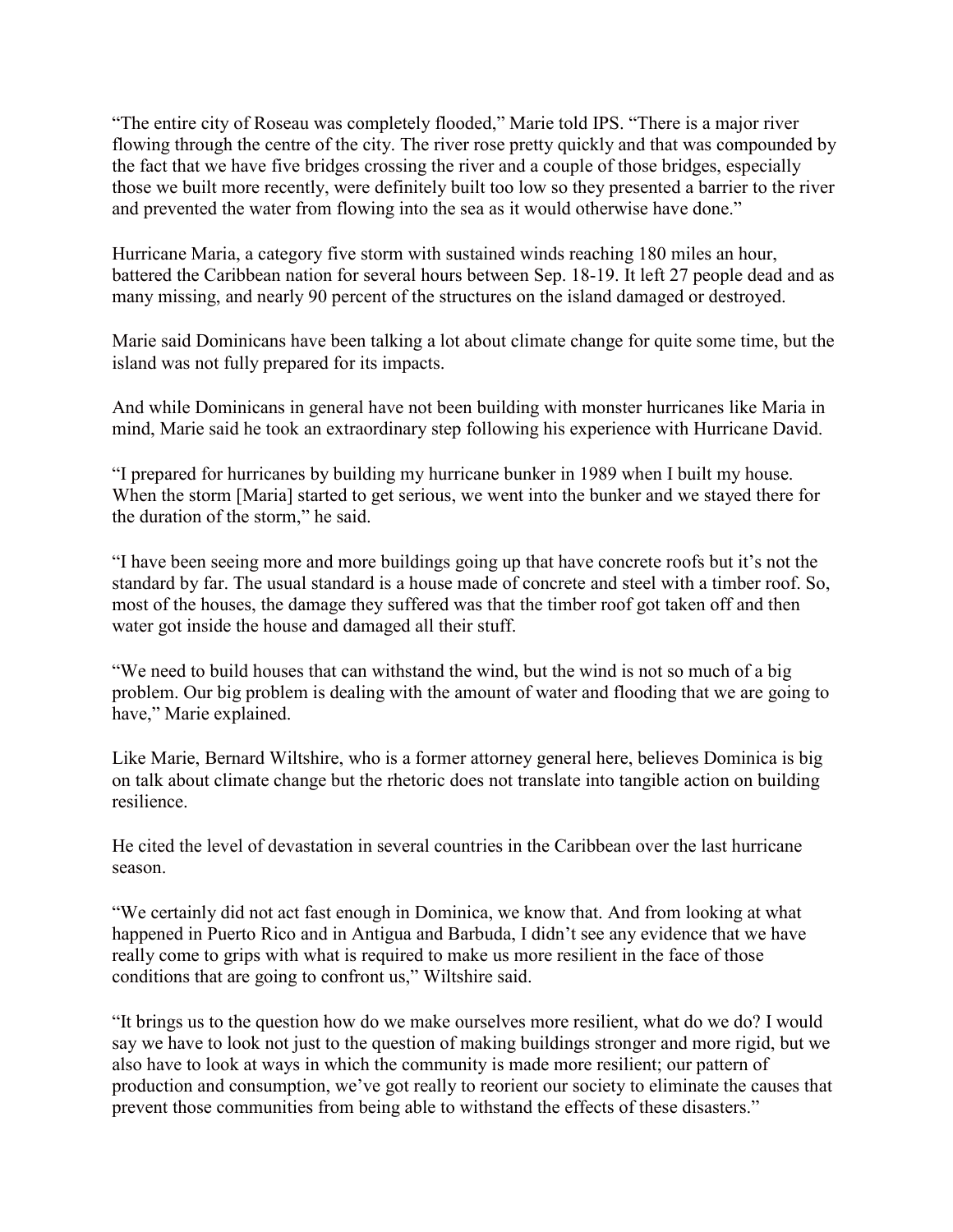Dominica acts as a microcosm of the climate change threat to the world, and the island's prime minister, Roosevelt Skerrit, has called for millions of dollars of assistance so the country can build the world's first climate-resilient nation.

"How many of the countries that continue to pollute the planet had to suffer a loss of 224 percent of their GDP this year?" asked Skerrit.

"We have been put on the front line by others. We were the guardians of nature, 60 percent of Dominica is covered by protected rain forests and has been so long before climate change," he said.

The island's Gross Domestic Product has been decimated, wiped out due to severe damage to the agriculture, tourism and housing sectors.

It is the second consecutive year that all 72,000 people living on Dominica have been affected by disasters.

Skerrit is convinced that the only way to reduce the number of people affected by future severe weather is to build back better to a standard that can withstand the rainfall, wind intensity and degree of storm surge which they can now expect from tropical storms in the age of climate change.

As Dominica seeks to become the world's first climate-resilient nation, Skerrit said they cannot do this alone and need international cooperation.

But Wiltshire said Caribbean countries must shoulder some of the blame for climate change.

"I don't want us in the Caribbean simply to point fingers at the bigger countries and completely ignore our own role. There is a problem I think, in our islands, if not causing climate change, in contributing to the degree of damage that is actually done, the severity of these disasters," Wiltshire said.

"In Dominica for example, one of the most obvious things was the deluge of debris from the hillsides, from the interior of the country, carried by the rivers down to the coast. It is up there where we have unplanned use of the land, building of roads, the construction of houses without a proper planning regime. So, we ourselves have a role to play in this where for example we are giving away our wetlands and draining them for hotel construction," he added.

Head of the Caribbean Climate Group Professor Michael Taylor said climate change is happening now and Caribbean residents no longer have the luxury to see it as an isolated event or a future threat.

"I think the first thing that we have to think about is how in the Caribbean are we really perceiving climate change and not necessarily only at the government level but at the individual level, at the community level," he said.